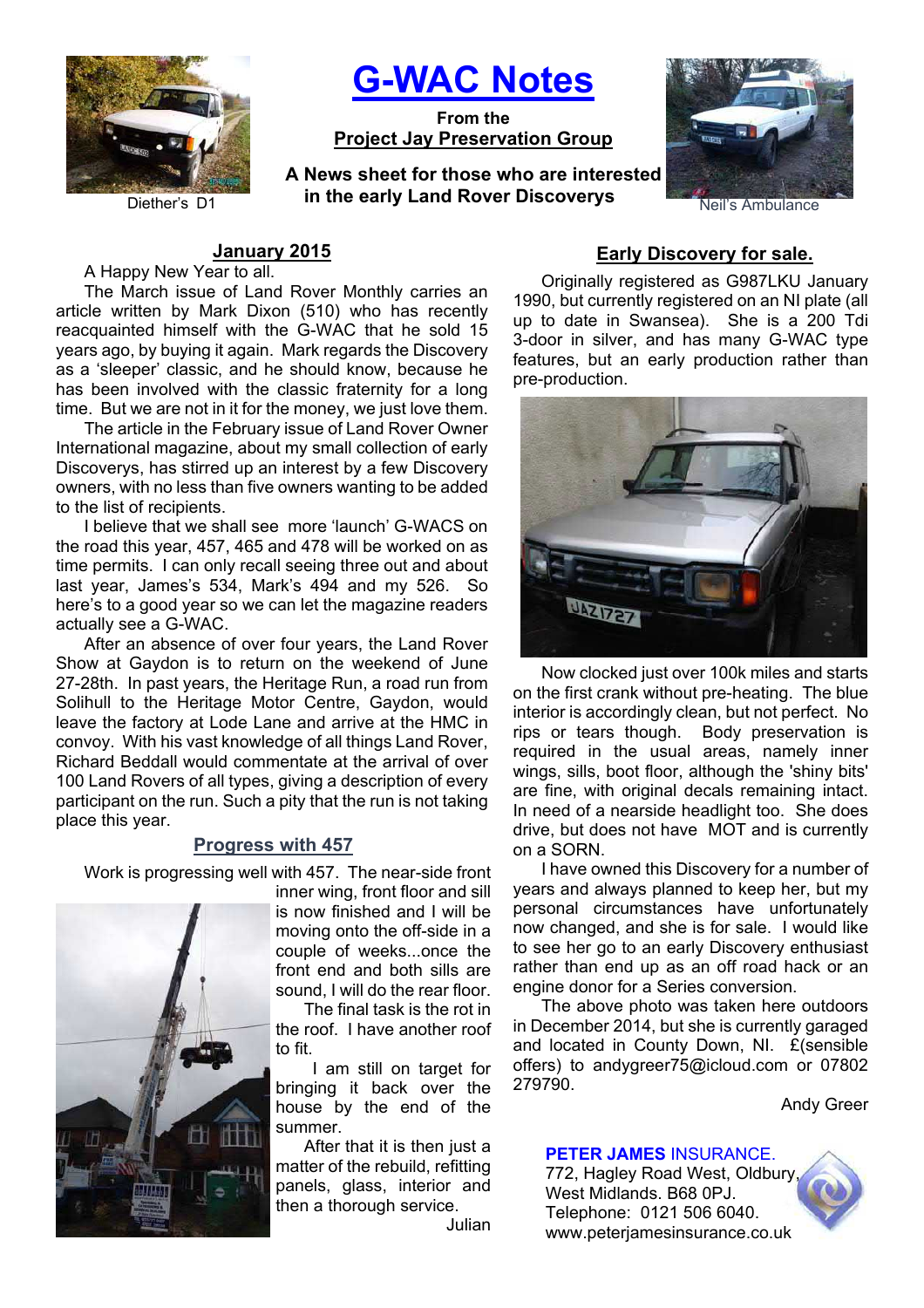## **Still plenty to do on 465**

Well here we are, 25th January 2015, and another year starts.

I was hoping to have 465 all done to go to Plymouth last year, but it just wasn't to be. It wasn't for the lack of trying I hasten to add, I put in the long nights after work and the weekends. It was everything else in my life that conspired against me, from washers & boilers deciding this was a good time to call it a draw, to my beloved "Her at the stables" being hospitalised and then just to make sure Plymouth wasn't an option, Wacky decided to let me know that there was a wiring fault to deal with.



She did this by producing lots of acrid smoke from behind the dash when cranking over, an immediate release of the key stopped this, however the damage was done. On the next crank the smoke reappeared and this time it did not stop with the release of the key. This involved a rather hurried removal of the battery leads (so glad I hadn't tightened them up!!!!!!!!) Upon investigation the main cable to the starter relay had decided it was too hot and so decided to try and remove its coat!!

The bit of cable that I could see was where it went onto the relay and was the wrong amperage, therefore caused the problem in the first place. Unfortunately that wasn't where the smoke was coming from, it came from behind the dash. So out came the dash and the game of chase the wire commenced-and what a game. Next out was the heater box, as the loom goes right behind it (great design!!-not)

Having to remove the heater box wasn't a bad thing because the motor didn't work anyway, so a strip down and replacement motor was another job to cross off the list. The melted wiring however just kept going further along until it got to the good bit. It had also melted itself into the earth lead next to it. Both were cut out together with a few other wires that had suffered at its hands. The new wiring was spliced, soldered and heat shrinked in.

So to press that's where we're at. Christmas is over, the house hopefully wont need rebuilding any time soon, and "Her at the Stables" is back in good health, which I must say after the scare she had, is the best Christmas present a man could wish for. The beginning of next month sees battle recommenced on 465

Belated Happy New Year to you all and keep watching for the next instalment,

Jack.

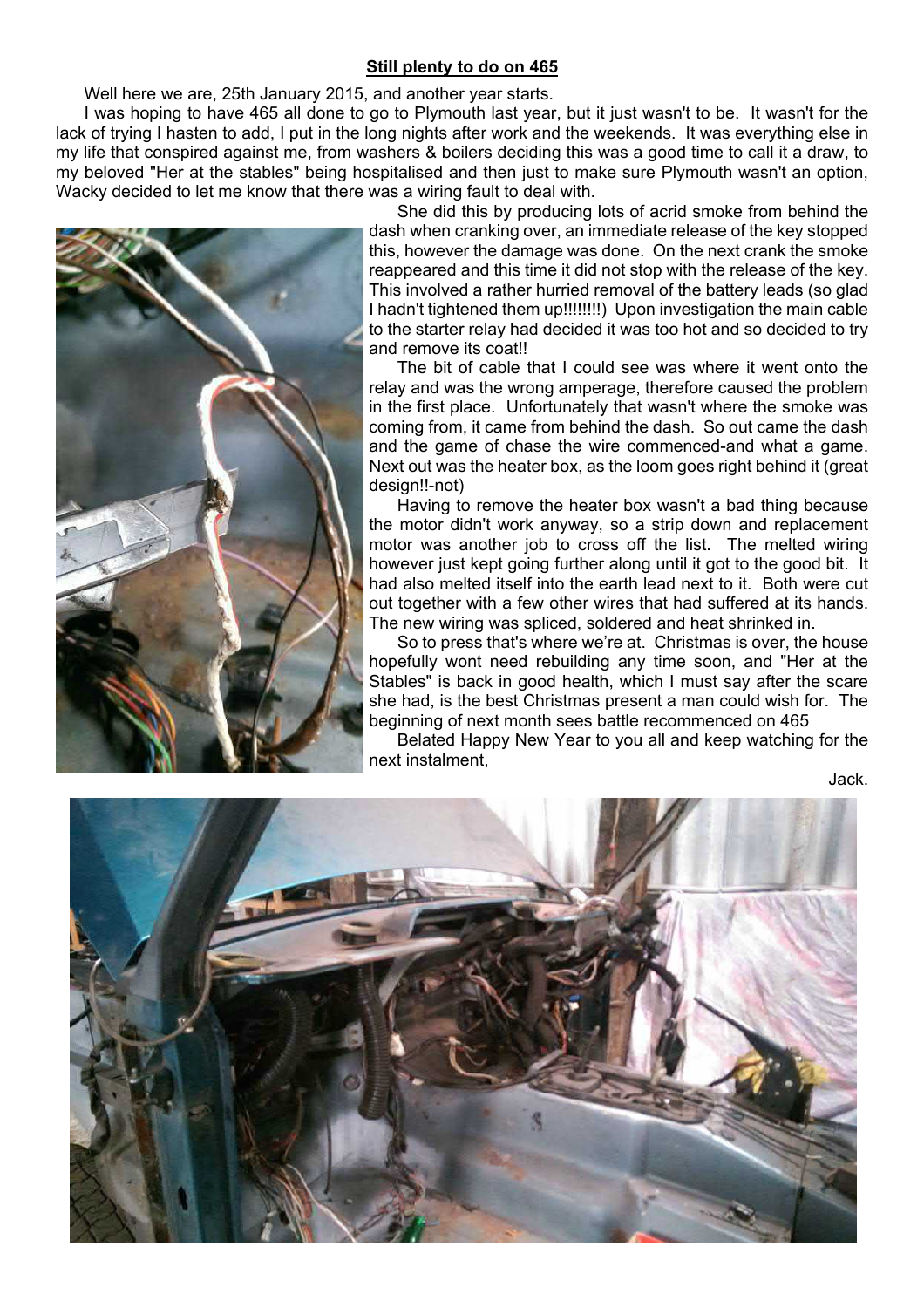# **G610WAC 'Wacky'**

When I got home after the 25th Birthday Weekend at Plymouth, I started to get things together again, I finished fitting the front and rear bumpers, also a tow bar and sorted out the power steering, which needed a new pipe.

There were some electrical jobs to do. I needed to get a new alternator, new head lights, also fit the replacement front indicator that Roy sent me, and new rear o/s light cluster and bulbs.

The hand brake needed cleaning and adjusting, I had a new windscreen fitted and sorted out the front doors. Lastly, I needed new tyres for my trip to Morocco next year. I therefore decided to get some steel wheels, and went for Defender modulars with Discoverer S A/T tyres, and then off to the garage for the MOT.

She failed on head light alignment and hazard switch not working, so I asked the garage to sort the two items. I phoned them to ask when she would be ready, and they said that because the adjusters were not current Land Rover items, they could not adjust them. I asked them to get the current items.

When they phoned to say she was ready, they informed me that when I took her in, the alternator belt had fallen off, but they did not think to order a new one with the headlights. So I picked her up, and next day got in touch with Auto Parts in Aberdeen, they told me they would have one in the afternoon, so I set off and had only done two miles when some smoke started coming out from behind the console. When back home I phoned the garage to see when they could fix the problems. I was not sure if they could get the work done in time for Christmas, I therefore had to hire a car for two weeks. But at least she now has a new MOT certificate.

The garage diagnosed that the smoke could be the heater motor or the resister. I bought a complete heater assembly for a Discovery 200/300, but the garage phoned to say that it would not fit. I did some research



and discovered that a Range Rover Classic heater assembly had been fitted. When the heater arrived, I was told that the motor was no good, so I told them to get it back together so I had something to drive.



We had to take our motorhome off tax so we could tax 610, because being registered disabled, I can only have one car on free tax. So when Wacky is in the garage we have no motor, so I am now looking to get another motor, maybe another Discovery 1 200 Tdi, or Range Rover Classic.

Oh the joys of owing an old Discovery.